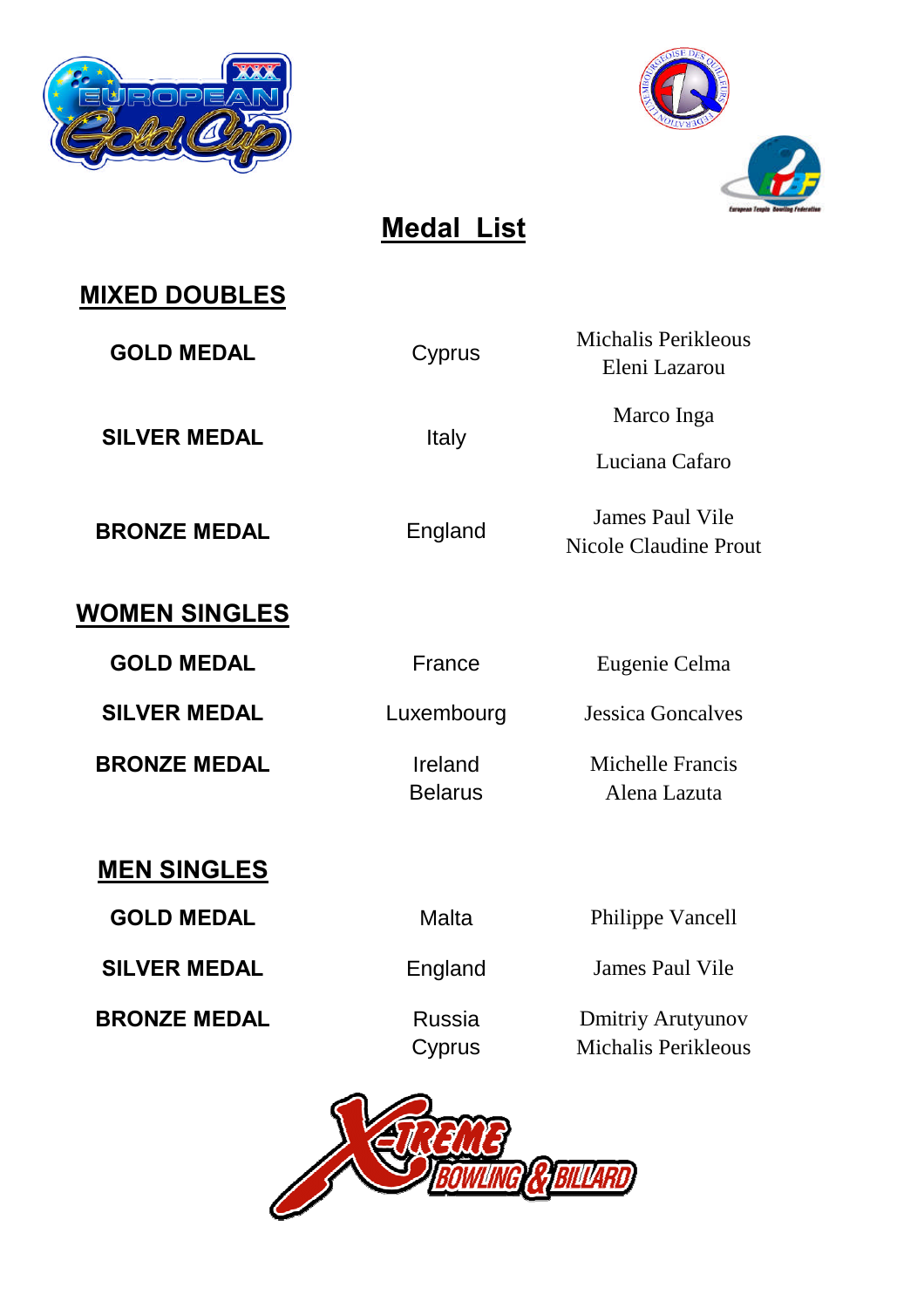

#### **Final Results Mixed Doubles**



| <b>Place</b>            | <b>Country</b> | <b>Players</b>                                          | <b>Total scratch</b> | <b>Total Hcp</b> | <b>Total</b> | <b>Grand Total</b> |
|-------------------------|----------------|---------------------------------------------------------|----------------------|------------------|--------------|--------------------|
| 1                       | Cyprus         | <b>Michalis Perikleous</b>                              | 1099                 | 60               | 1159         |                    |
|                         |                | Eleni Lazarou                                           | 1022                 | 60               | 1082         | 2241               |
| $\boldsymbol{2}$        | Italy          | Marco Inga                                              | 1123                 | 6                | 1129         |                    |
|                         |                | Luciana Cafaro                                          | 1027                 | 6                | 1033         | 2162               |
| $\mathbf{3}$            | England        | James Paul Vile                                         | 1104                 | 24               | 1128         |                    |
|                         |                | <b>Nicole Claudine Prout</b>                            | 988                  | 36               | 1024         | 2152               |
| $\overline{\mathbf{4}}$ | <b>Belarus</b> | Aleksey Kalugin                                         | 1032                 | $\overline{24}$  | 1056         |                    |
|                         |                | Alena Lazuta                                            | 1089                 | $6\phantom{1}6$  | 1095         | 2151               |
| 5                       |                | he Netherland Marcel Wijnings                           | 1022                 | 24               | 1046         |                    |
|                         |                | Sonja Bos                                               | 1047                 | 54               | 1101         | 2147               |
| 6                       | <b>Turkey</b>  | Cengiz Aydin                                            | 1131                 | 18               | 1149         |                    |
|                         |                | Duygu Gurkan                                            | 976                  | 6                | 982          | 2131               |
| $\overline{7}$          | Hungary        | Krisztian Lacsek                                        | 1070                 | $\mathbf 0$      | 1070         |                    |
|                         |                | Andrea Liszl                                            | 1049                 | 6                | 1055         | 2125               |
| $\overline{\mathbf{8}}$ |                | Luxembourg Albert Da Silva                              | 1057                 | $\overline{24}$  | 1081         |                    |
|                         |                | Jessica Goncalves                                       | 982                  | 60               | 1042         | 2123               |
| 9                       | Russia         | Dmitriy Arutyunov                                       | 1077                 | 54               | 1131         |                    |
|                         |                | Oksana Fedosova                                         | 967                  | 18               | 985          | 2116               |
| 10                      | Belgium        | Kenny Verhaeren                                         | 960                  | 12               | 972          |                    |
|                         |                | Marie-Pierre Siraut                                     | 1045                 | 36               | 1081         | 2053               |
| $\overline{11}$         | Gibraltar      | <b>Kevin Stimson</b>                                    | 1006                 | 60               | 1066         |                    |
|                         |                | Kimberly Turnbull                                       | 901                  | 60               | 961          | 2027               |
| 12                      | Malta          | Philippe Vancell                                        | 1048                 | 60               | 1108         |                    |
|                         |                | <b>Bernadette Carannante</b>                            | 852                  | 60               | 912          | 2020               |
| 13                      | France         | <b>Geoffrey Bizet</b>                                   | 1081                 | 6                | 1087         |                    |
|                         |                | Eugenie Celma                                           | 926                  | 0                | 926          | 2013               |
| $\overline{14}$         | <b>Denmark</b> | Jorgen Andersen                                         | 1042                 | 60               | 1102         |                    |
|                         |                | Lisette Washburn                                        | 844                  | 60               | 904          | 2006               |
| 15                      | Poland         | Piotr Sobczak<br>Hanna Swoboda                          | 1015<br>902          | $\pmb{0}$<br>60  | 1015<br>962  |                    |
| 16                      | Israel         |                                                         |                      | 54               |              | 1977               |
|                         |                | Dolev Hirsh<br>Rhona Gill                               | 889<br>971           | 60               | 943<br>1031  | 1974               |
| 17                      | Scotland       |                                                         |                      |                  |              |                    |
|                         |                | Derek William Russell                                   | 1045                 | 48               | 1093         | 1974               |
| 18                      | Greece         | Lauren Michelle Russell<br><b>Manolis Pitsikoulakis</b> | 821<br>956           | 60<br>60         | 881<br>1016  |                    |
|                         |                | Georgia Mamouzellou                                     | 881                  | 42               | 923          | 1939               |
| 19                      | Estonia        |                                                         | 983                  | 6                | 989          |                    |
|                         |                | Heikki Haljasmets<br><b>Marianne Salomets</b>           | 889                  | 30               | 919          | 1908               |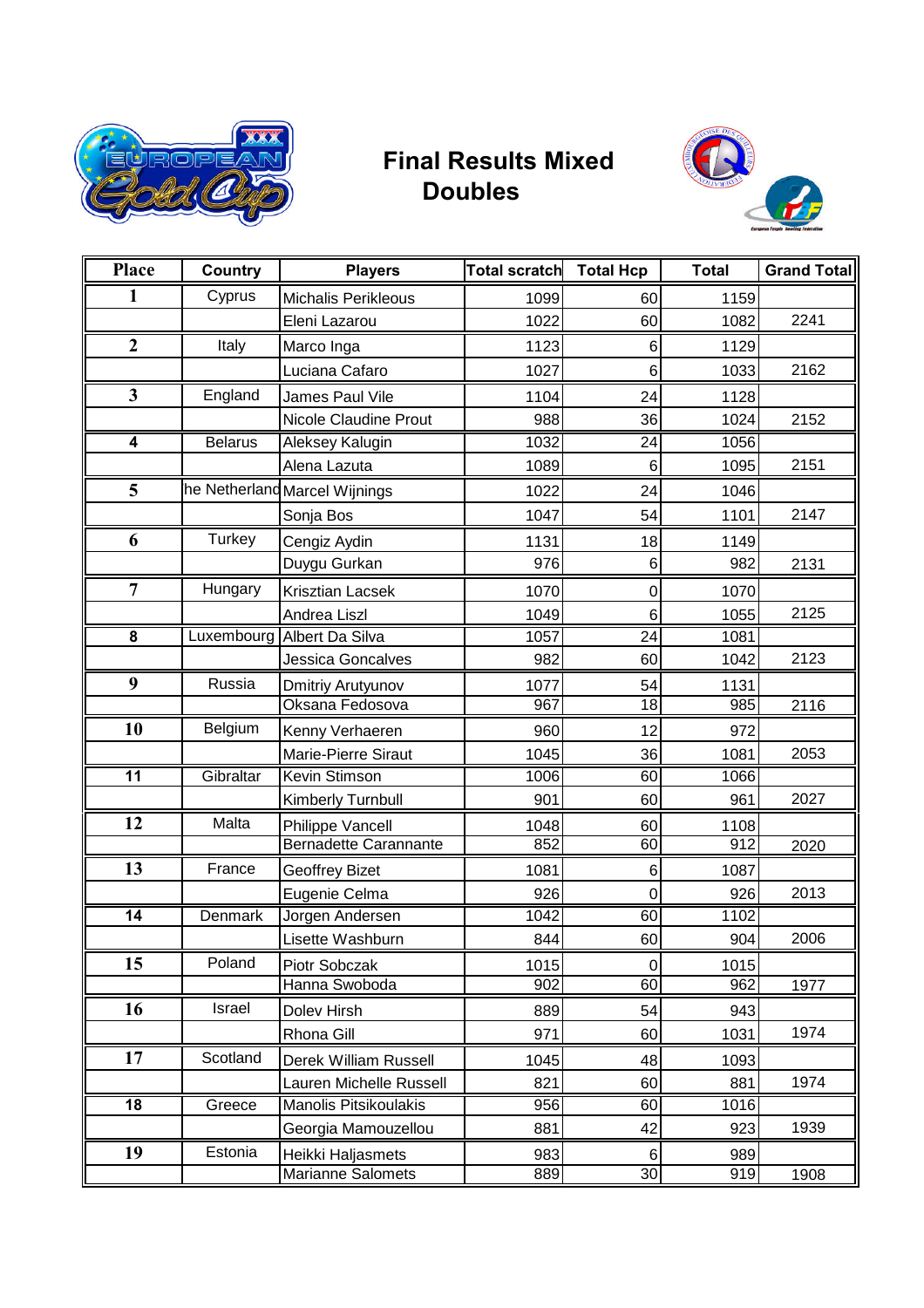| 20 | Wales                              | Leon Cook                  | 1092 | 18 <sub>l</sub> | 1110     |      |
|----|------------------------------------|----------------------------|------|-----------------|----------|------|
|    |                                    | Lucy Thatcher              | 722  | 60              | 782      | 1892 |
| 21 | Morocco                            | Mohamed Semmahi            | 1176 | 24              | 1200     |      |
|    |                                    |                            |      |                 | $\Omega$ | 1200 |
| 22 |                                    | Isle of Man Andrew Maxwell | 1024 | 60              | 1084     |      |
|    |                                    |                            |      |                 |          | 1084 |
| 23 | <b>Jorthern Irelan Grant Dugan</b> |                            | 980  | 54              | 1034     |      |
|    |                                    |                            |      |                 |          | 1034 |
| 24 | Ireland                            | William Hogan              |      | 36              |          |      |
|    |                                    | Michelle Francis           |      | 48              | 0        |      |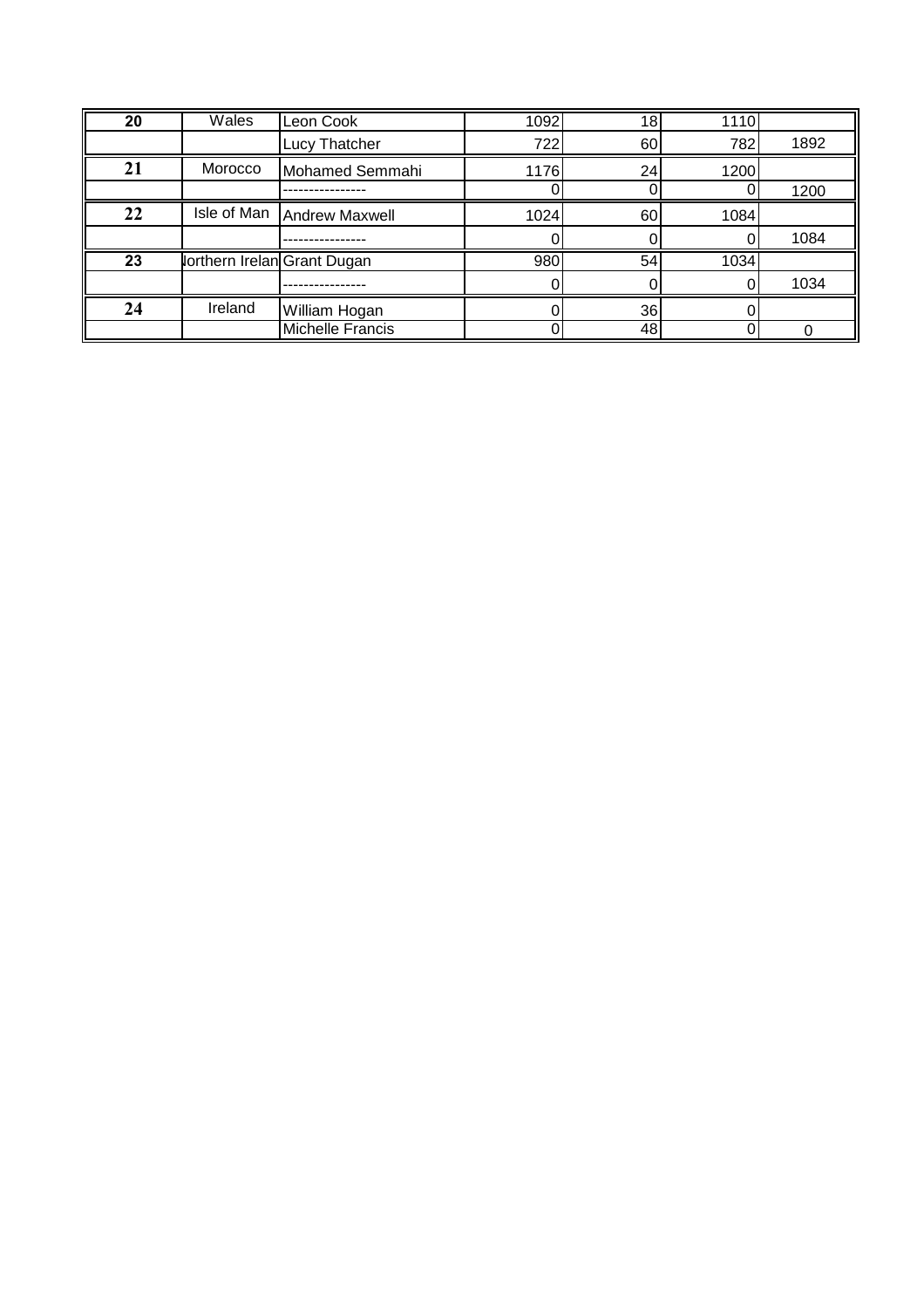

#### **Qualification Women Game 1-6**



| <b>Nr</b>      | Country          | <b>Name</b>                  | Gender | Hcp | 1   | $\mathbf{2}$ | 3   | 4   | 5   | 6   | <b>Total</b><br>scratch | Avg    | <b>Total Hcp</b> | Cut             |
|----------------|------------------|------------------------------|--------|-----|-----|--------------|-----|-----|-----|-----|-------------------------|--------|------------------|-----------------|
|                | Hungary          | <b>Andrea Liszl</b>          | F      |     | 176 | 179          | 212 | 192 | 204 | 190 | 1153                    | 192.17 | 1159             | 205             |
| $\overline{2}$ | <b>Russia</b>    | Oksana Fedosova              | F      | 3   | 213 | 204          | 152 | 210 | 167 | 189 | 1135                    | 189.17 | 1153             | 199             |
| 3              | <b>England</b>   | <b>Nicole Claudine Prout</b> | F      | 6   | 172 | 177          | 180 | 186 | 192 | 166 | 1073                    | 178.83 | 1109             | 155             |
| 4              | <b>Turkey</b>    | Duygu Gurkan                 | F      |     | 179 | 190          | 169 | 155 | 166 | 202 | 1061                    | 176.83 | 1067             | 113             |
| 5              | <b>Gibraltar</b> | <b>Kimberly Turnbull</b>     | F      | 10  | 174 | 179          | 175 | 150 | 167 | 161 | 1006                    | 167.67 | 1066             | 112             |
| 6              | <b>Italy</b>     | Luciana Cafaro               | F      |     | 149 | 188          | 185 | 211 | 170 | 153 | 1056                    | 176.00 | 1062             | 108             |
|                | <b>Denmark</b>   | <b>Lisette Washburn</b>      | F      | 10  | 150 | 158          | 161 | 175 | 199 | 156 | 999                     | 166.50 | 1059             | 105             |
| 8              | <b>Ireland</b>   | <b>Michelle Francis</b>      | F      | 8   | 172 | 160          | 172 | 153 | 172 | 179 | 1008                    | 168.00 | 1056             | 102             |
| 9              | <b>Israel</b>    | <b>Rhona Gill</b>            | F      | 10  | 170 | 139          | 141 | 181 | 140 | 210 | 981                     | 163.50 | 1041             | $\overline{87}$ |
| 10             | <b>France</b>    | <b>Eugenie Celma</b>         | F      | 0   | 144 | 179          | 169 | 210 | 197 | 139 | 1038                    | 173.00 | 1038             | $\overline{84}$ |
| 11             | Cyprus           | Eleni Lazarou                | F      | 10  | 156 | 181          | 132 | 171 | 153 | 171 | 964                     | 160.67 | 1024             | 70              |
| 12             | Luxembourg       | <b>Jessica Goncalves</b>     | F      | 10  | 198 | 160          | 161 | 131 | 156 | 145 | 951                     | 158.50 | 1011             | $\overline{57}$ |
| 13             | <b>Belgium</b>   | <b>Marie-Pierre Siraut</b>   | F      | 6   | 191 | 143          | 137 | 170 | 183 | 125 | 949                     | 158.17 | 985              | $\overline{31}$ |
| 14             | <b>Malta</b>     | <b>Bernadette Carannante</b> | F      | 10  | 128 | 127          | 161 | 157 | 148 | 187 | 908                     | 151.33 | 968              | $\overline{14}$ |
| 15             | <b>Belarus</b>   | Alena Lazuta                 | F      |     | 148 | 165          | 191 | 152 | 163 | 139 | 958                     | 159.67 | 964              | 10              |
| 16             | <b>Estonia</b>   | <b>Marianne Salomets</b>     | F      | 5   | 163 | 159          | 141 | 157 | 168 | 136 | 924                     | 154.00 | 954              | $\Omega$        |
| 17             | <b>Wales</b>     | <b>Lucy Thatcher</b>         | F      | 10  | 155 | 139          | 156 | 143 | 143 | 137 | 873                     | 145.50 | 933              | $-21$           |
| 18             | he Netherland    | Sonja Bos                    | F      | 9   | 155 | 124          | 145 | 159 | 151 | 129 | 863                     | 143.83 | 917              | $-37$           |
| 19             | Greece           | Georgia Mamouzellou          | F      | э.  | 134 | 136          | 160 | 122 | 161 | 143 | 856                     | 142.67 | 898              | $-56$           |
| 20             | <b>Scotland</b>  | Lauren Michelle Russell      | F      | 10  | 137 | 184          | 138 | 109 | 143 | 123 | 834                     | 139.00 | 894              | $-60$           |
| 21             | Poland           | <b>Hanna Swoboda</b>         | F      | 10  | 135 | 117          | 130 | 137 | 146 | 139 | 804                     | 134.00 | 864              | $-90$           |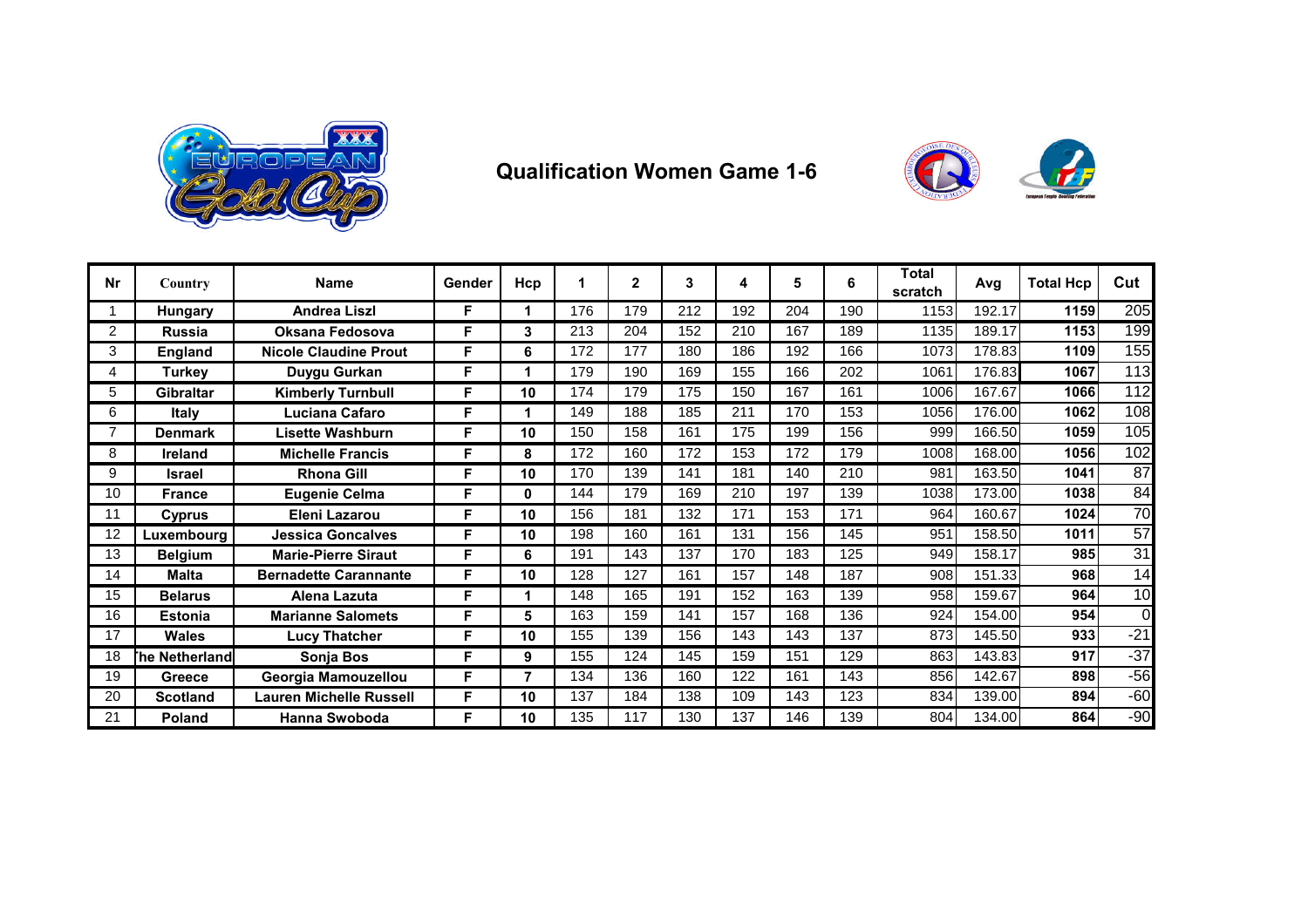

# **Qualification Single Women 1-12 games**





| Nr | Country                | <b>Name</b>                    | Hcp            | Total scratch<br>G1to6 |     | 8   | 9   | 10  | 11  | 12  | Total<br>scratch | Avg    | Total<br>Hcp | Cut            |
|----|------------------------|--------------------------------|----------------|------------------------|-----|-----|-----|-----|-----|-----|------------------|--------|--------------|----------------|
|    | <b>Russia</b>          | Oksana Fedosova                | 3              | 1135                   | 191 | 201 | 182 | 181 | 203 | 171 | 2264             | 188.67 | 2300         | 360            |
| 2  | <b>Hungary</b>         | <b>Andrea Liszl</b>            |                | 1153                   | 166 | 201 | 160 | 172 | 213 | 193 | 2258             | 188.17 | 2270         | 330            |
| 3  | <b>England</b>         | <b>Nicole Claudine Prout</b>   | 6              | 1073                   | 172 | 167 | 148 | 182 | 214 | 162 | 2118             | 176.50 | 2190         | 250            |
| 4  | Cyprus                 | Eleni Lazarou                  | 10             | 964                    | 144 | 194 | 197 | 194 | 170 | 200 | 2063             | 171.92 | 2183         | 243            |
| 5  | <b>Italy</b>           | Luciana Cafaro                 | 1              | 1056                   | 200 | 149 | 195 | 173 | 189 | 172 | 2134             | 177.83 | 2146         | 206            |
| 6  | Ireland                | <b>Michelle Francis</b>        | 8              | 1008                   | 155 | 159 | 179 | 138 | 168 | 186 | 1993             | 166.08 | 2089         | 149            |
| 7  | Luxembourg             | Jessica Goncalves              | 10             | 951                    | 188 | 190 | 161 | 118 | 145 | 200 | 1953             | 162.75 | 2073         | 133            |
| 8  | <b>Gibraltar</b>       | <b>Kimberly Turnbull</b>       | 10             | 1006                   | 152 | 174 | 154 | 131 | 200 | 135 | 1952             | 162.67 | 2072         | 132            |
| 9  | Turkey                 | Duygu Gurkan                   |                | 1061                   | 181 | 135 | 157 | 164 | 166 | 180 | 2044             | 170.33 | 2056         | 116            |
| 10 | <b>Denmark</b>         | Lisette Washburn               | 10             | 999                    | 181 | 159 | 157 | 153 | 151 | 131 | 1931             | 160.92 | 2051         | 111            |
| 11 | <b>France</b>          | Eugenie Celma                  | 0              | 1038                   | 189 | 176 | 198 | 145 | 148 | 156 | 2050             | 170.83 | 2050         | 110            |
| 12 | <b>Belgium</b>         | <b>Marie-Pierre Siraut</b>     | 6              | 949                    | 151 | 168 | 122 | 184 | 164 | 193 | 1931             | 160.92 | 2003         | 63             |
| 13 | <b>Malta</b>           | <b>Bernadette Carannante</b>   | 10             | 908                    | 173 | 165 | 204 | 147 | 148 | 124 | 1869             | 155.75 | 1989         | 49             |
| 14 | Israel                 | <b>Rhona Gill</b>              | 10             | 981                    | 147 | 154 | 185 | 138 | 132 | 123 | 1860             | 155.00 | 1980         | 40             |
| 15 | <b>Belarus</b>         | Alena Lazuta                   |                | 958                    | 202 | 129 | 197 | 157 | 195 | 126 | 1964             | 163.67 | 1976         | 36             |
| 16 | Greece                 | Georgia Mamouzellou            | $\overline{7}$ | 856                    | 145 | 144 | 177 | 204 | 158 | 172 | 1856             | 154.67 | 1940         | $\overline{O}$ |
| 17 | <b>The Netherlands</b> | Sonja Bos                      | 9              | 863                    | 184 | 167 | 132 | 175 | 138 | 165 | 1824             | 152.00 | 1932         | $-8$           |
| 18 | <b>Estonia</b>         | <b>Marianne Salomets</b>       | 5              | 924                    | 168 | 131 | 156 | 157 | 136 | 177 | 1849             | 154.08 | 1909         | $-31$          |
| 19 | <b>Wales</b>           | <b>Lucy Thatcher</b>           | 10             | 873                    | 157 | 137 | 149 | 175 | 119 | 156 | 1766             | 147.17 | 1886         | $-54$          |
| 20 | <b>Scotland</b>        | <b>Lauren Michelle Russell</b> | 10             | 834                    | 143 | 100 | 144 | 132 | 132 | 136 | 1621             | 135.08 | 1741         | $-199$         |
| 21 | <b>Poland</b>          | <b>Hanna Swoboda</b>           | 10             | 804                    | 129 | 162 | 117 | 108 | 146 | 119 | 1585             | 132.08 | 1705         | $-235$         |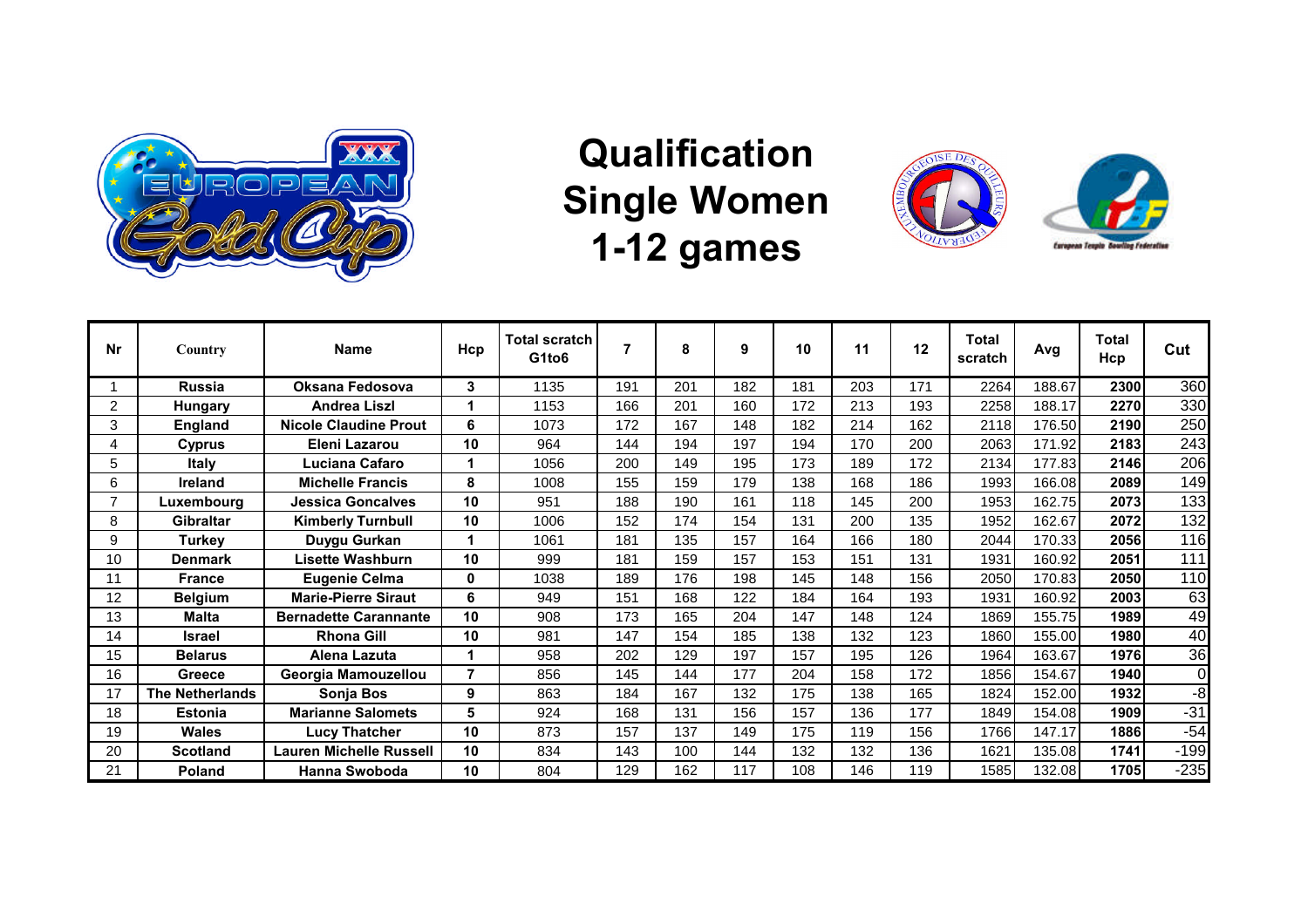

# **Qualification Single Women 1-18 games**



| Nr             | Country                | <b>Name</b>                  | Hcp      | <b>Total</b><br>scratch<br>G1to12 | 13  | 14  | 15  | 16  | 17  | 18  | <b>Total</b><br>scratch | Ava    | <b>Total</b><br>Hcp | Cut             |
|----------------|------------------------|------------------------------|----------|-----------------------------------|-----|-----|-----|-----|-----|-----|-------------------------|--------|---------------------|-----------------|
| 1              | <b>Russia</b>          | <b>Oksana Fedosova</b>       | 3        | 2264                              | 149 | 172 | 191 | 192 | 165 | 226 | 3359                    | 186.61 | 3413                | 444             |
| $\overline{2}$ | <b>Hungary</b>         | <b>Andrea Liszl</b>          | 1        | 2258                              | 199 | 157 | 188 | 195 | 204 | 168 | 3369                    | 187.17 | 3387                | 418             |
| 3              | <b>Cyprus</b>          | <b>Eleni Lazarou</b>         | 10       | 2063                              | 182 | 165 | 140 | 190 | 177 | 157 | 3074                    | 170.78 | 3254                | 285             |
| 4              | <b>Italy</b>           | <b>Luciana Cafaro</b>        | 1        | 2134                              | 214 | 158 | 181 | 190 | 179 | 178 | 3234                    | 179.67 | 3252                | 283             |
| 5              | <b>England</b>         | <b>Nicole Claudine Prout</b> | 6        | 2118                              | 164 | 171 | 163 | 184 | 163 | 179 | 3142                    | 174.56 | 3250                | 281             |
| 6              | <b>Luxembourg</b>      | <b>Jessica Goncalves</b>     | 10       | 1953                              | 175 | 145 | 169 | 149 | 168 | 180 | 2939                    | 163.28 | 3119                | 150             |
| $\overline{7}$ | <b>Ireland</b>         | <b>Michelle Francis</b>      | 8        | 1993                              | 172 | 189 | 144 | 159 | 157 | 157 | 2971                    | 165.06 | 3115                | 146             |
| 8              | <b>Belarus</b>         | <b>Alena Lazuta</b>          | 1        | 1964                              | 162 | 165 | 202 | 173 | 180 | 202 | 3048                    | 169.33 | 3066                | 97              |
| 9              | <b>France</b>          | <b>Eugenie Celma</b>         | $\bf{0}$ | 2050                              | 168 | 194 | 152 | 150 | 182 | 162 | 3058                    | 169.89 | 3058                | 89              |
| 10             | <b>Malta</b>           | <b>Bernadette Carannante</b> | 10       | 1869                              | 212 | 143 | 171 | 173 | 167 | 131 | 2866                    | 159.22 | 3046                | $\overline{77}$ |
| 11             | <b>Turkey</b>          | Duygu Gurkan                 | 1        | 2044                              | 174 | 179 | 171 | 162 | 133 | 157 | 3020                    | 167.78 | 3038                | 69              |
| 12             | <b>Gibraltar</b>       | <b>Kimberly Turnbull</b>     | 10       | 1952                              | 126 | 160 | 157 | 129 | 147 | 179 | 2850                    | 158.33 | 3030                | 61              |
| 13             | <b>Israel</b>          | <b>Rhona Gill</b>            | 10       | 1860                              | 177 | 136 | 153 | 148 | 204 | 160 | 2838                    | 157.67 | 3018                | 49              |
| 14             | <b>Denmark</b>         | <b>Lisette Washburn</b>      | 10       | 1931                              | 158 | 173 | 150 | 116 | 157 | 153 | 2838                    | 157.67 | 3018                | 49              |
| 15             | <b>Belgium</b>         | <b>Marie-Pierre Siraut</b>   | 6        | 1931                              | 150 | 140 | 131 | 178 | 154 | 179 | 2863                    | 159.06 | 2971                | $\overline{2}$  |
| 16             | <b>The Netherlands</b> | <b>Sonja Bos</b>             | 9        | 1824                              | 150 | 165 | 164 | 173 | 171 | 160 | 2807                    | 155.94 | 2969                | $\Omega$        |
| 17             | Greece                 | Georgia Mamouzellou          | 7        | 1856                              | 152 | 132 | 159 | 159 | 198 | 155 | 2811                    | 156.17 | 2937                | $-32$           |
| 18             | <b>Estonia</b>         | <b>Marianne Salomets</b>     | 5        | 1849                              | 147 | 160 | 174 | 113 | 178 | 166 | 2787                    | 154.83 | 2877                | $-92$           |
| 19             | <b>Wales</b>           | <b>Lucy Thatcher</b>         | 10       | 1766                              | 133 | 140 | 150 | 144 | 131 | 141 | 2605                    | 144.72 | 2785                | $-184$          |
| 20             | <b>Poland</b>          | <b>Hanna Swoboda</b>         | 10       | 1585                              | 150 | 148 | 147 | 163 | 175 | 134 | 2502                    | 139.00 | 2682                | $-287$          |
| 21             | <b>Scotland</b>        | Lauren Michelle Russell      | 10       | 1621                              | 117 | 139 | 176 | 122 | 133 | 116 | 2424                    | 134.67 | 2604                | $-365$          |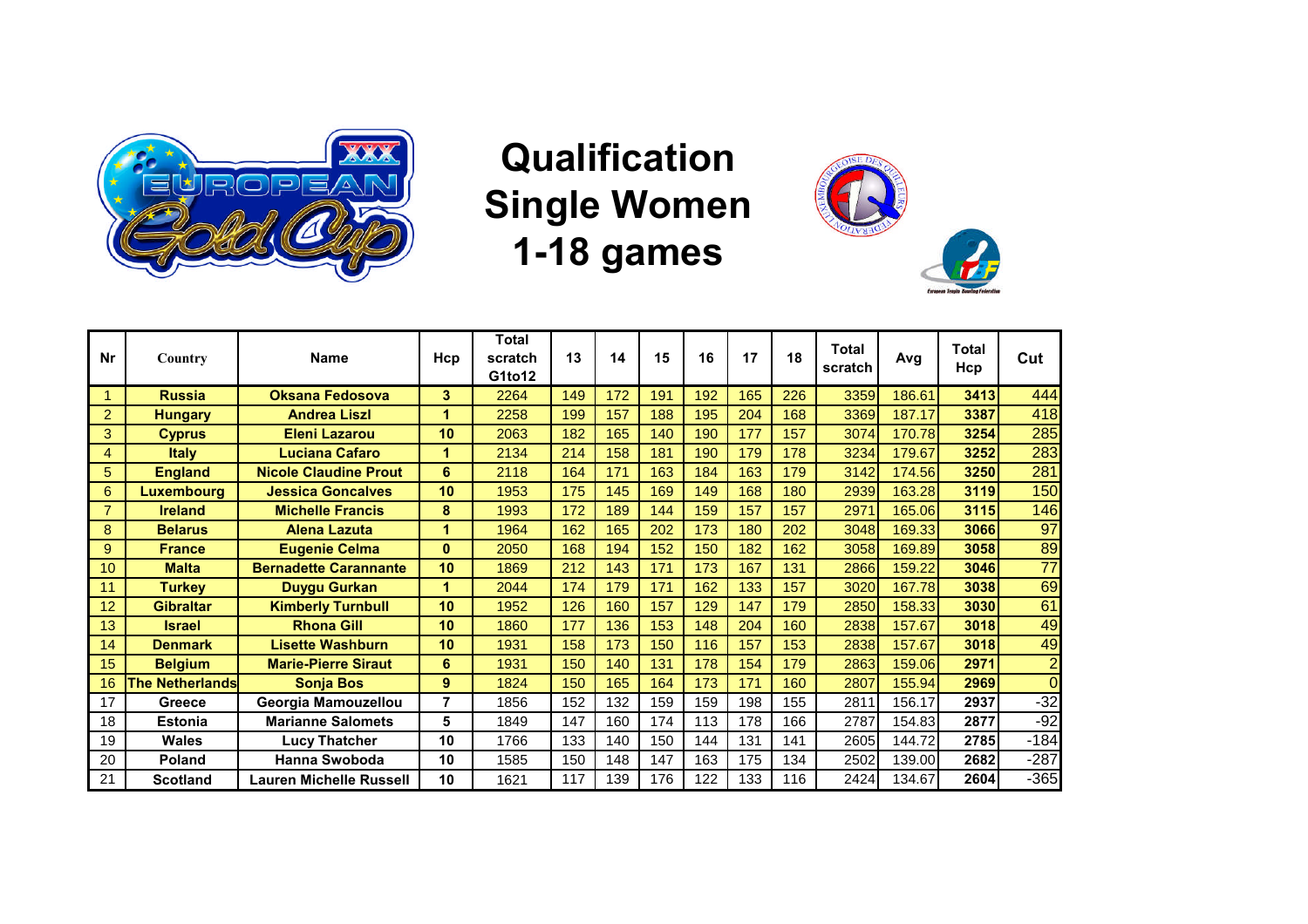

## **Singles Top 16 Women**



| Nr | Country                | <b>Name</b>                  | Hcp | 1   | $\mathbf{2}$ | 3   | 4   | 5   | 6   | Total<br>scratch | Avg    | Total<br>Hcp | Cut    |
|----|------------------------|------------------------------|-----|-----|--------------|-----|-----|-----|-----|------------------|--------|--------------|--------|
|    | <b>Belarus</b>         | <b>Alena Lazuta</b>          | 1   | 234 | 214          | 159 | 188 | 220 | 158 | 1173             | 195.50 | 1179         | 131    |
| 2  | <b>France</b>          | <b>Eugenie Celma</b>         | 0   | 144 | 156          | 225 | 202 | 164 | 215 | 1106             | 184.33 | 1106         | 58     |
| 3  | <b>Cyprus</b>          | Eleni Lazarou                | 10  | 193 | 150          | 156 | 175 | 177 | 167 | 1018             | 169.67 | 1078         | 30     |
| 4  | Luxembourg             | <b>Jessica Goncalves</b>     | 10  | 185 | 159          | 157 | 177 | 153 | 182 | 1013             | 168.83 | 1073         | 25     |
| 5  | <b>Ireland</b>         | <b>Michelle Francis</b>      | 8   | 167 | 164          | 147 | 190 | 172 | 181 | 1021             | 170.17 | 1069         | 21     |
| 6  | <b>England</b>         | <b>Nicole Claudine Prout</b> | 6   | 132 | 208          | 169 | 152 | 199 | 166 | 1026             | 171.00 | 1062         | 14     |
|    | <b>Italy</b>           | Luciana Cafaro               | 1   | 166 | 180          | 160 | 183 | 181 | 175 | 1045             | 174.17 | 1051         | 3      |
| 8  | Turkev                 | Duygu Gurkan                 | 1   | 144 | 205          | 167 | 191 | 179 | 156 | 1042             | 173.67 | 1048         | 0      |
| 9  | <b>Russia</b>          | Oksana Fedosova              | 3   | 153 | 150          | 205 | 137 | 180 | 200 | 1025             | 170.83 | 1043         | $-5$   |
| 10 | <b>Gibraltar</b>       | <b>Kimberly Turnbull</b>     | 10  | 168 | 172          | 163 | 180 | 135 | 150 | 968              | 161.33 | 1028         | $-20$  |
|    | <b>The Netherlands</b> | <b>Sonja Bos</b>             | 9   | 180 | 147          | 134 | 146 | 201 | 140 | 948              | 158.00 | 1002         | $-46$  |
| 12 | <b>Belgium</b>         | <b>Marie-Pierre Siraut</b>   | 6   | 158 | 139          | 154 | 156 | 171 | 148 | 926              | 154.33 | 962          | $-86$  |
| 13 | Hungary                | <b>Andrea Liszl</b>          | 1   | 145 | 166          | 156 | 170 | 155 | 159 | 951              | 158.50 | 957          | $-91$  |
| 14 | <b>Israel</b>          | <b>Rhona Gill</b>            | 10  | 133 | 114          | 144 | 180 | 166 | 161 | 898              | 149.67 | 958          | $-90$  |
| 15 | <b>Denmark</b>         | Lisette Washburn             | 10  | 179 | 153          | 161 | 141 | 134 | 111 | 879              | 146.50 | 939          | $-109$ |
| 16 | <b>Malta</b>           | <b>Bernadette Carannante</b> | 10  | 129 | 127          | 169 | 160 | 155 | 137 | 877              | 146.17 | 937          | $-111$ |

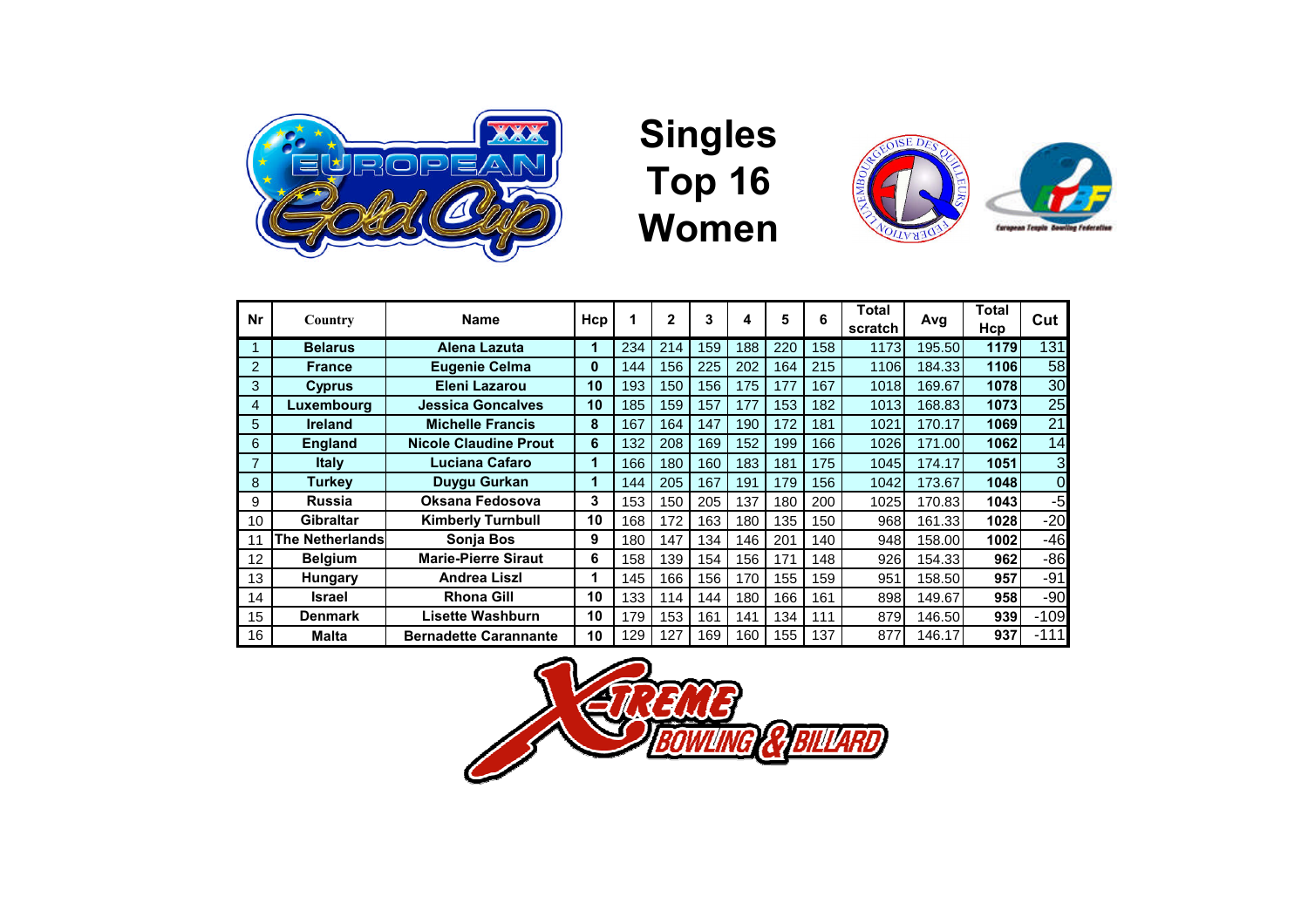

## **Qualification Single Men Games 1-6**



| Nr             | Country                | <b>Name</b>                  | Gender | Hcp          | 1   | $\mathbf{2}$     | 3   | 4   | 5   | 6   | <b>Total</b><br>scratch | Avg    | <b>Total</b><br>Hcp | Cut             |
|----------------|------------------------|------------------------------|--------|--------------|-----|------------------|-----|-----|-----|-----|-------------------------|--------|---------------------|-----------------|
|                | Wales                  | <b>Leon Cook</b>             | M      | 3            | 184 | 145              | 200 | 225 | 200 | 227 | 1181                    | 196.83 | 1199                | 125             |
| $\overline{2}$ | <b>Malta</b>           | <b>Philippe Vancell</b>      | M      | 10           | 178 | 169              | 186 | 174 | 201 | 214 | 1122                    | 187.00 | 1182                | 108             |
| 3              | <b>Cyprus</b>          | <b>Michalis Perikleous</b>   | M      | 10           | 166 | 161              | 211 | 201 | 191 | 188 | 1118                    | 186.33 | 1178                | 104             |
| 4              | Northern Ireland       | <b>Grant Dugan</b>           | M      | 9            | 193 | 189              | 154 | 153 | 187 | 192 | 1068                    | 178.00 | 1122                | 48              |
| 5              | <b>Estonia</b>         | Heikki Haljasmets            | M      | 1            | 178 | 223              | 202 | 168 | 157 | 187 | 1115                    | 185.83 | 1121                | 47              |
| 6              | Hungary                | <b>Krisztian Lacsek</b>      | M      | 0            | 176 | 196              | 223 | 195 | 134 | 189 | 1113                    | 185.50 | 1113                | $\overline{39}$ |
|                | Luxembourg             | <b>Albert Da Silva</b>       | M      | 4            | 189 | 178              | 175 | 180 | 185 | 178 | 1085                    | 180.83 | 1109                | $\overline{35}$ |
| 8              | <b>Belgium</b>         | Kenny Verhaeren              | M      | $\mathbf{2}$ | 189 | 149              | 209 | 192 | 183 | 170 | 1092                    | 182.00 | 1104                | 30              |
| 9              | <b>France</b>          | <b>Geoffrey Bizet</b>        | M      | 1            | 215 | 187              | 161 | 173 | 202 | 152 | 1090                    | 181.67 | 1096                | $\overline{22}$ |
| 10             | <b>The Netherlands</b> | <b>Marcel Wijnings</b>       | M      | 4            | 161 | $\overline{205}$ | 180 | 131 | 200 | 192 | 1069                    | 178.17 | 1093                | $\overline{19}$ |
| 11             | <b>Italy</b>           | <b>Marco Inga</b>            | M      | 1            | 187 | 169              | 214 | 150 | 176 | 187 | 1083                    | 180.50 | 1089                | $\overline{15}$ |
| 12             | <b>Poland</b>          | <b>Piotr Sobczak</b>         | M      | 0            | 174 | 189              | 151 | 177 | 234 | 160 | 1085                    | 180.83 | 1085                | 11              |
| 13             | <b>Morocco</b>         | <b>Mohamed Semmahi</b>       | M      | 4            | 158 | 144              | 181 | 180 | 185 | 210 | 1058                    | 176.33 | 1082                | $\overline{8}$  |
| 14             | <b>England</b>         | <b>James Paul Vile</b>       | M      | 4            | 184 | 168              | 185 | 150 | 168 | 201 | 1056                    | 176.00 | 1080                | 6               |
| 15             | <b>Belarus</b>         | <b>Aleksey Kalugin</b>       | М      | 4            | 155 | 140              | 182 | 187 | 223 | 166 | 1053                    | 175.50 | 1077                | 3               |
| 16             | Gibraltar              | <b>Kevin Stimson</b>         | M      | 10           | 154 | 132              | 201 | 187 | 181 | 159 | 1014                    | 169.00 | 1074                | $\mathbf 0$     |
| 17             | Ireland                | <b>William Hogan</b>         | M      | 6            | 202 | 189              | 178 | 127 | 144 | 193 | 1033                    | 172.17 | 1069                | -5              |
| 18             | <b>Scotland</b>        | <b>Derek William Russell</b> | м      | 8            | 192 | 168              | 145 | 158 | 193 | 158 | 1014                    | 169.00 | 1062                | $-12$           |
| 19             | <b>Isle of Man</b>     | <b>Andrew Maxwell</b>        | M      | 10           | 182 | 129              | 157 | 169 | 189 | 165 | 991                     | 165.17 | 1051                | $-23$           |
| 20             | <b>Greece</b>          | <b>Manolis Pitsikoulakis</b> | м      | 10           | 170 | 159              | 193 | 171 | 158 | 139 | 990                     | 165.00 | 1050                | $-24$           |
| 21             | <b>Russia</b>          | <b>Dmitriy Arutyunov</b>     | M      | 9            | 165 | 159              | 164 | 165 | 156 | 152 | 961                     | 160.17 | 1015                | $-59$           |
| 22             | Turkey                 | <b>Cengiz Aydin</b>          | M      | 3            | 162 | 148              | 179 | 167 | 159 | 183 | 998                     | 166.33 | 1016                | $-58$           |
| 23             | <b>Denmark</b>         | <b>Jorgen Andersen</b>       | M      | 10           | 152 | 117              | 134 | 198 | 151 | 186 | 938                     | 156.33 | 998                 | $-76$           |
| 24             | <b>Israel</b>          | <b>Doley Hirsh</b>           | M      | 9            | 128 | 177              | 125 | 150 | 122 | 128 | 830                     | 138.33 | 884                 | $-190$          |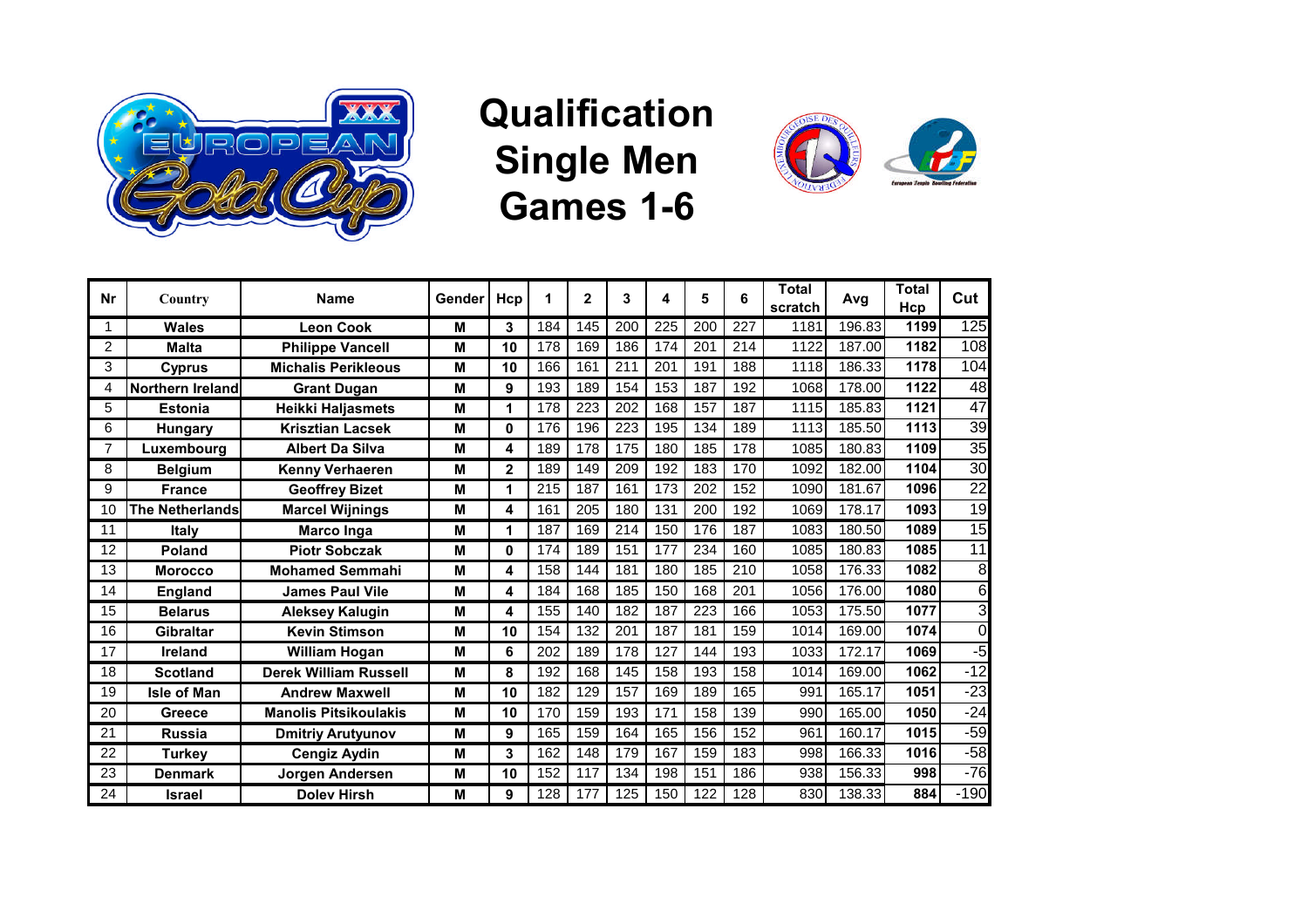

### **Qualification Single Men 1-12 games**



| <b>Nr</b>      | Country                | <b>Name</b>                  | Avg | Hcp          | <b>Total scratch</b><br>G1to6 |     | 8   | 9   | 10  | 11  | 12  | <b>Total</b><br>scratch | Avg    | <b>Total</b><br>Hcp | Cut             |
|----------------|------------------------|------------------------------|-----|--------------|-------------------------------|-----|-----|-----|-----|-----|-----|-------------------------|--------|---------------------|-----------------|
|                | Cyprus                 | <b>Michalis Perikleous</b>   | 167 | 10           | 1118                          | 203 | 202 | 192 | 161 | 160 | 185 | 2221                    | 185.08 | 2341                | 213             |
| $\overline{c}$ | <b>Malta</b>           | <b>Philippe Vancell</b>      | 167 | 10           | 1122                          | 203 | 194 | 148 | 180 | 198 | 159 | 2204                    | 183.67 | 2324                | 196             |
| 3              | <b>Wales</b>           | Leon Cook                    | 176 | 3            | 1181                          | 172 | 199 | 142 | 171 | 161 | 247 | 2273                    | 189.42 | 2309                | 181             |
| 4              | Luxembourg             | <b>Albert Da Silva</b>       | 174 | 4            | 1085                          | 169 | 172 | 203 | 203 | 194 | 207 | 2233                    | 186.08 | 2281                | 153             |
| 5              | <b>Scotland</b>        | <b>Derek William Russell</b> | 170 | 8            | 1014                          | 205 | 148 | 192 | 246 | 185 | 191 | 2181                    | 181.75 | 2277                | 149             |
| 6              | <b>The Netherlands</b> | <b>Marcel Wijnings</b>       | 174 | 4            | 1069                          | 175 | 202 | 182 | 173 | 220 | 166 | 2187                    | 182.25 | 2235                | 107             |
| $\overline{7}$ | <b>Morocco</b>         | <b>Mohamed Semmahi</b>       | 174 | 4            | 1058                          | 158 | 159 | 225 | 169 | 215 | 176 | 2160                    | 180.00 | 2208                | 80              |
| 8              | Italy                  | Marco Inga                   | 178 | 1            | 1083                          | 182 | 196 | 200 | 175 | 180 | 175 | 2191                    | 182.58 | 2203                | 75              |
| 9              | <b>England</b>         | <b>James Paul Vile</b>       | 175 | 4            | 1056                          | 175 | 207 | 185 | 189 | 159 | 177 | 2148                    | 179.00 | 2196                | 68              |
| 10             | <b>France</b>          | <b>Geoffrey Bizet</b>        | 178 | 1            | 1090                          | 168 | 133 | 178 | 235 | 220 | 160 | 2184                    | 182.00 | 2196                | 68              |
| 11             | <b>Belarus</b>         | Aleksey Kalugin              | 175 | 4            | 1053                          | 175 | 191 | 183 | 187 | 159 | 170 | 2118                    | 176.50 | 2166                | 38              |
| 12             | <b>Hungary</b>         | <b>Krisztian Lacsek</b>      | 180 | 0            | 1113                          | 200 | 152 | 190 | 172 | 159 | 167 | 2153                    | 179.42 | 2153                | 25              |
| 13             | Ireland                | <b>William Hogan</b>         | 172 | 6            | 1033                          | 161 | 201 | 183 | 171 | 203 | 124 | 2076                    | 173.00 | 2148                | $\overline{20}$ |
| 14             | Northern Ireland       | <b>Grant Dugan</b>           | 168 | 9            | 1068                          | 162 | 157 | 164 | 138 | 201 | 148 | 2038                    | 169.83 | 2146                | $\overline{18}$ |
| 15             | <b>Turkey</b>          | <b>Cengiz Aydin</b>          | 176 | 3            | 998                           | 177 | 189 | 173 | 236 | 159 | 170 | 2102                    | 175.17 | 2138                | 10              |
| 16             | Estonia                | Heikki Haljasmets            | 178 | 1            | 1115                          | 184 | 189 | 158 | 121 | 190 | 159 | 2116                    | 176.33 | 2128                | $\overline{0}$  |
| 17             | Poland                 | <b>Piotr Sobczak</b>         | 179 | 0            | 1085                          | 167 | 195 | 163 | 202 | 146 | 164 | 2122                    | 176.83 | 2122                | -61             |
| 18             | <b>Isle of Man</b>     | <b>Andrew Maxwell</b>        | 144 | 10           | 991                           | 190 | 165 | 158 | 136 | 157 | 187 | 1984                    | 165.33 | 2104                | $-24$           |
| 19             | <b>Greece</b>          | <b>Manolis Pitsikoulakis</b> | 159 | 10           | 990                           | 123 | 189 | 199 | 166 | 155 | 157 | 1979                    | 164.92 | 2099                | $-29$           |
| 20             | <b>Russia</b>          | <b>Dmitriy Arutyunov</b>     | 168 | 9            | 961                           | 194 | 193 | 183 | 145 | 150 | 129 | 1955                    | 162.92 | 2063                | $-65$           |
| 21             | <b>Belgium</b>         | <b>Kenny Verhaeren</b>       | 177 | $\mathbf{2}$ | 1092                          | 156 | 154 | 153 | 182 | 146 | 155 | 2038                    | 169.83 | 2062                | $-66$           |
| 22             | <b>Gibraltar</b>       | <b>Kevin Stimson</b>         | 153 | 10           | 1014                          | 160 | 166 | 161 | 158 | 138 | 142 | 1939                    | 161.58 | 2059                | $-69$           |
| 23             | Denmark                | Jorgen Andersen              | 160 | 10           | 938                           | 137 | 138 | 187 | 149 | 168 | 164 | 1881                    | 156.75 | 2001                | $-127$          |
| 24             | Israel                 | Dolev Hirsh                  | 168 | 9            | 830                           | 157 | 157 | 150 | 183 | 138 | 169 | 1784                    | 148.67 | 1892                | $-236$          |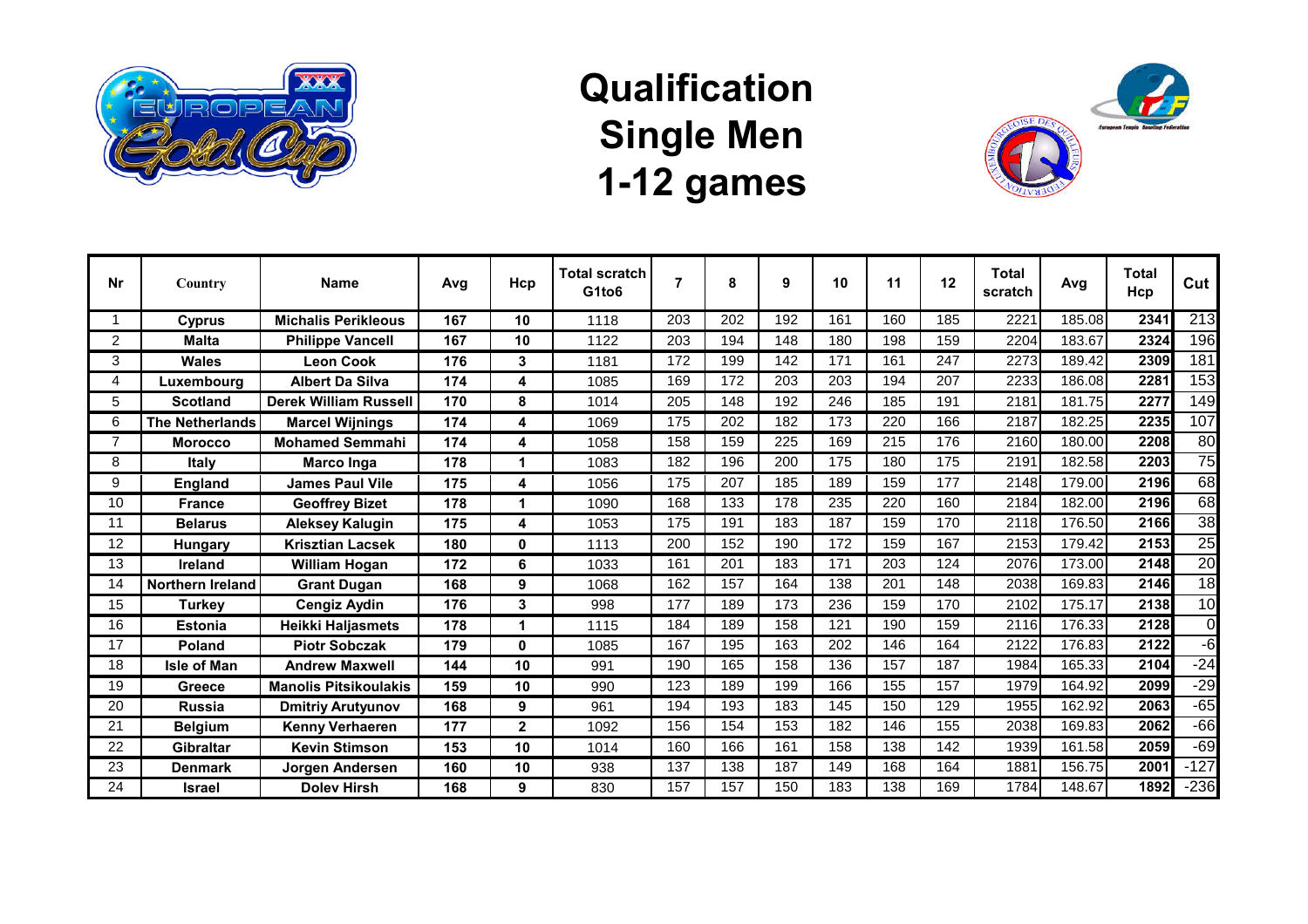

# **Qualification Single Men 1-18 games**



| <b>Nr</b>      | Country                 | <b>Name</b>                  | Hcp             | <b>Total scratch</b><br>G1to12 | 13  | 14  | 15  | 16  | 17  | 18  | Total<br>scratch | Avg    | <b>Total</b><br>Hcp | Cut              |
|----------------|-------------------------|------------------------------|-----------------|--------------------------------|-----|-----|-----|-----|-----|-----|------------------|--------|---------------------|------------------|
|                | <b>Malta</b>            | <b>Philippe Vancell</b>      | 10 <sup>°</sup> | 2204                           | 178 | 167 | 224 | 248 | 196 | 156 | 3373             | 187.39 | 3553                | $\overline{345}$ |
| 2              | <b>Cyprus</b>           | <b>Michalis Perikleous</b>   | 10              | 2221                           | 178 | 192 | 170 | 169 | 192 | 204 | 3326             | 184.78 | 3506                | 298              |
| 3              | <b>Wales</b>            | <b>Leon Cook</b>             | 3               | 2273                           | 176 | 162 | 224 | 173 | 183 | 182 | 3373             | 187.39 | 3427                | 219              |
| $\overline{4}$ | <b>Scotland</b>         | <b>Derek William Russell</b> | 8               | 2181                           | 193 | 153 | 197 | 191 | 187 | 157 | 3259             | 181.06 | 3403                | 195              |
| 5              | <b>England</b>          | <b>James Paul Vile</b>       | 4               | 2148                           | 224 | 180 | 190 | 198 | 211 | 151 | 3302             | 183.44 | 3374                | 166              |
| 6              | <b>France</b>           | <b>Geoffrey Bizet</b>        | 1               | 2184                           | 192 | 164 | 175 | 207 | 187 | 245 | 3354             | 186.33 | 3372                | 164              |
| $\overline{7}$ | <b>The Netherlands</b>  | <b>Marcel Wijnings</b>       | 4               | 2187                           | 180 | 185 | 225 | 181 | 165 | 174 | 3297             | 183.17 | 3369                | 161              |
| 8              | Luxembourg              | <b>Albert Da Silva</b>       | 4               | 2233                           | 178 | 178 | 203 | 170 | 140 | 157 | 3259             | 181.06 | 3331                | 123              |
| 9              | <b>Morocco</b>          | <b>Mohamed Semmahi</b>       | 4               | 2160                           | 150 | 186 | 172 | 202 | 185 | 170 | 3225             | 179.17 | 3297                | 89               |
| 10             | <b>Italy</b>            | <b>Marco Inga</b>            | 1               | 2191                           | 190 | 190 | 207 | 183 | 157 | 128 | 3246             | 180.33 | 3264                | 56               |
| 11             | <b>Hungary</b>          | <b>Krisztian Lacsek</b>      | $\bf{0}$        | 2153                           | 206 | 225 | 192 | 134 | 175 | 168 | 3253             | 180.72 | 3253                | 45               |
| 12             | <b>Belarus</b>          | <b>Aleksey Kalugin</b>       | 4               | 2118                           | 163 | 119 | 181 | 208 | 191 | 192 | 3172             | 176.22 | 3244                | 36               |
| 13             | <b>Northern Ireland</b> | <b>Grant Dugan</b>           | 9               | 2038                           | 191 | 161 | 171 | 178 | 186 | 153 | 3078             | 171.00 | 3240                | 32               |
| 14             | <b>Turkey</b>           | <b>Cengiz Aydin</b>          | 3               | 2102                           | 169 | 191 | 188 | 146 | 188 | 201 | 3185             | 176.94 | 3239                | 31               |
| 15             | <b>Russia</b>           | <b>Dmitriy Arutyunov</b>     | 9               | 1955                           | 178 | 171 | 172 | 194 | 166 | 210 | 3046             | 169.22 | 3208                | $\overline{0}$   |
| 16             | <b>Poland</b>           | <b>Piotr Sobczak</b>         | $\bf{0}$        | 2122                           | 201 | 204 | 201 | 129 | 179 | 172 | 3208             | 178.22 | 3208                | $\overline{0}$   |
| 17             | Greece                  | <b>Manolis Pitsikoulakis</b> | 10              | 1979                           | 208 | 154 | 161 | 187 | 178 | 140 | 3007             | 167.06 | 3187                | $-21$            |
| 18             | <b>Belaium</b>          | Kenny Verhaeren              | $\overline{2}$  | 2038                           | 176 | 198 | 185 | 174 | 179 | 189 | 3139             | 174.39 | 3175                | $-33$            |
| 19             | <b>Isle of Man</b>      | <b>Andrew Maxwell</b>        | 10              | 1984                           | 223 | 167 | 148 | 186 | 142 | 141 | 2991             | 166.17 | 3171                | $-37$            |
| 20             | <b>Ireland</b>          | <b>William Hogan</b>         | 6               | 2076                           | 152 | 162 | 178 | 146 | 166 | 154 | 3034             | 168.56 | 3142                | $-66$            |
| 21             | <b>Estonia</b>          | Heikki Haljasmets            | 1               | 2116                           | 155 | 136 | 189 | 181 | 181 | 136 | 3094             | 171.89 | 3112                | $-96$            |
| 22             | <b>Gibraltar</b>        | <b>Kevin Stimson</b>         | 10              | 1939                           | 173 | 165 | 178 | 172 | 149 | 138 | 2914             | 161.89 | 3094                | $-114$           |
| 23             | <b>Israel</b>           | <b>Doley Hirsh</b>           | 9               | 1784                           | 153 | 163 | 155 | 193 | 188 | 172 | 2808             | 156.00 | 2970                | $-238$           |
| 24             | <b>Denmark</b>          | Jorgen Andersen              | 10              | 1881                           | 165 | 179 | 132 | 126 | 145 | 138 | 2766             | 153.67 | 2946                | $-262$           |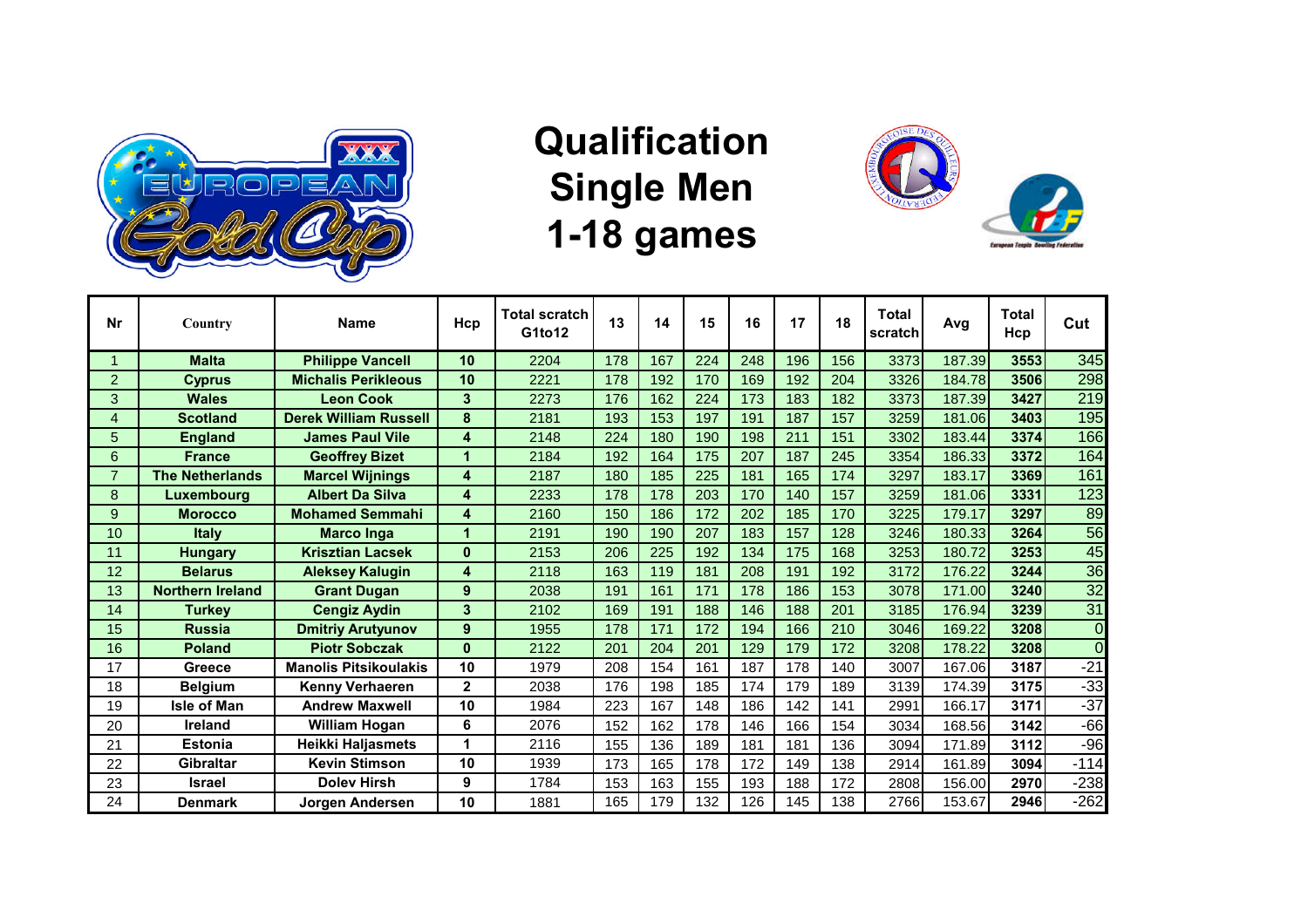

# **Single Top 16 Men**



| <b>Nr</b>      | Country                 | <b>Name</b>                  | Hcp | $\blacksquare$ | $\mathbf{2}$ | 3   | 4   | 5   | 6   | <b>Total</b><br>scratch | Avg    | <b>Total</b><br>Hcp | Cut            |
|----------------|-------------------------|------------------------------|-----|----------------|--------------|-----|-----|-----|-----|-------------------------|--------|---------------------|----------------|
|                | <b>Malta</b>            | <b>Philippe Vancell</b>      | 10  | 185            | 203          | 174 | 185 | 179 | 205 | 1131                    | 188.50 | 1191                | 60             |
| $\overline{2}$ | <b>Italy</b>            | <b>Marco Inga</b>            | 1   | 197            | 197          | 191 | 198 | 222 | 163 | 1168                    | 194.67 | 1174                | 43             |
| 3              | <b>Cyprus</b>           | <b>Michalis Perikleous</b>   | 10  | 195            | 178          | 197 | 175 | 193 | 172 | 1110                    | 185.00 | 1170                | 39             |
| 4              | <b>Turkey</b>           | <b>Cengiz Aydin</b>          | 3   | 246            | 191          | 170 | 185 | 176 | 181 | 1149                    | 191.50 | 1167                | 36             |
| 5              | <b>Russia</b>           | <b>Dmitriy Arutyunov</b>     | 9   | 233            | 149          | 192 | 167 | 158 | 204 | 1103                    | 183.83 | 1157                | 26             |
| 6              | <b>France</b>           | <b>Geoffrey Bizet</b>        | 1   | 190            | 169          | 185 | 192 | 204 | 209 | 1149                    | 191.50 | 1155                | 24             |
| 7              | <b>Belarus</b>          | <b>Aleksey Kalugin</b>       | 4   | 223            | 182          | 178 | 160 | 200 | 165 | 1108                    | 184.67 | 1132                |                |
| 8              | <b>England</b>          | <b>James Paul Vile</b>       | 4   | 162            | 186          | 194 | 150 | 224 | 191 | 1107                    | 184.50 | 1131                | $\overline{0}$ |
| 9              | <b>Scotland</b>         | <b>Derek William Russell</b> | 8   | 149            | 187          | 181 | 170 | 191 | 182 | 1060                    | 176.67 | 1108                | $-23$          |
| 10             | <b>Hungary</b>          | <b>Krisztian Lacsek</b>      | 0   | 218            | 159          | 203 | 203 | 177 | 148 | 1108                    | 184.67 | 1108                | $-23$          |
| 11             | <b>Wales</b>            | <b>Leon Cook</b>             | 3   | 165            | 218          | 196 | 165 | 169 | 161 | 1074                    | 179.00 | 1092                | $-39$          |
| 12             | Luxembourg              | <b>Albert Da Silva</b>       | 4   | 198            | 156          | 174 | 148 | 179 | 199 | 1054                    | 175.67 | 1078                | $-53$          |
| 13             | <b>Northern Ireland</b> | <b>Grant Dugan</b>           | 9   | 140            | 180          | 175 | 220 | 159 | 148 | 1022                    | 170.33 | 1076                | $-55$          |
| 14             | <b>Poland</b>           | <b>Piotr Sobczak</b>         | 0   | 152            | 156          | 212 | 211 | 152 | 190 | 1073                    | 178.83 | 1073                | $-58$          |
| 15             | <b>Morocco</b>          | <b>Mohamed Semmahi</b>       | 4   | 148            | 136          | 169 | 186 | 175 | 193 | 1007                    | 167.83 | 1031                | $-100$         |
| 16             | <b>The Netherlands</b>  | <b>Marcel Wijnings</b>       | 4   | 154            | 175          | 158 | 134 | 212 | 155 | 988                     | 164.67 | 1012                | $-119$         |

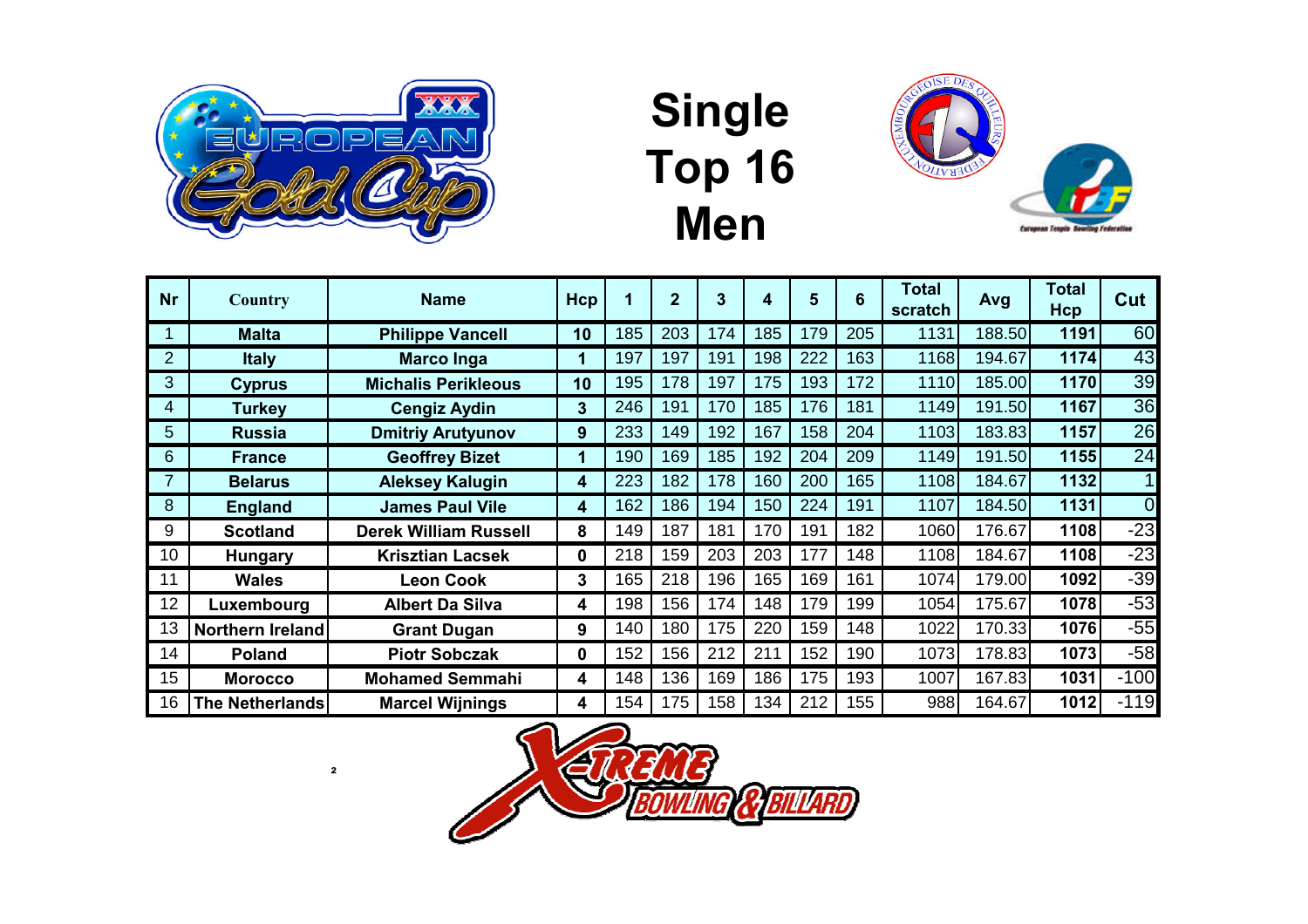





**Men**

| Nr             | Country        | <b>Name</b>                | Hcp | <b>Total</b><br>scratch<br>G1to <sub>6</sub> |     | 2   | 3   | 4   | 5   | 6   | Total<br>scratch | Avg    | <b>Total</b><br>Hcp | Cut            |
|----------------|----------------|----------------------------|-----|----------------------------------------------|-----|-----|-----|-----|-----|-----|------------------|--------|---------------------|----------------|
|                | <b>Malta</b>   | <b>Philippe Vancell</b>    | 10  | 1131                                         | 214 | 196 | 148 | 193 | 191 | 155 | 2228             | 185.67 | 2348                | 29             |
| $\overline{2}$ | <b>England</b> | <b>James Paul Vile</b>     | 4   | 1107                                         | 244 | 196 | 223 | 155 | 166 | 206 | 2297             | 191.42 | 2345                | 26             |
| 3              | Cyprus         | <b>Michalis Perikleous</b> | 10  | 1110                                         | 210 | 189 | 186 | 164 | 69  | 197 | 2225             | 185.42 | 2345                | 26             |
| $\overline{4}$ | <b>Russia</b>  | <b>Dmitriy Arutyunov</b>   | 9   | 1103                                         | 145 | 170 | 178 | 223 | 197 | 195 | 221              | 184.25 | 2319                | $\overline{0}$ |
| 5              | <b>Turkey</b>  | <b>Cengiz Aydin</b>        | 3   | 1149                                         | 186 | 192 | 165 | 181 | 180 | 181 | 2234             | 186.17 | 2270                | $-49$          |
| 6              | Italy          | Marco Inga                 |     | 1168                                         | 213 | 152 | 158 | 156 | 163 | 214 | 2224             | 185.33 | 2236                | -83            |
| $\overline{7}$ | <b>France</b>  | <b>Geoffrey Bizet</b>      |     | 1149                                         | 178 | 175 | 175 | 174 | 156 | 200 | 2207             | 183.92 | 2219                | $-100$         |
| 8              | <b>Belarus</b> | <b>Aleksey Kalugin</b>     |     | 1108                                         | 188 | 155 | 192 | 155 | 209 | 151 | 2158             | 179.83 | 2206                | $-113$         |

#### **Women**

| Nr | Country        | <b>Name</b>                  | Hcp | <b>Total</b><br>scratch<br>G1to <sub>6</sub> |     | 2   | 3   |     | 5   | 6   | <b>Total</b><br>scratch | Avg     | <b>Total</b><br>Hcp | Cut      |
|----|----------------|------------------------------|-----|----------------------------------------------|-----|-----|-----|-----|-----|-----|-------------------------|---------|---------------------|----------|
|    | <b>Ireland</b> | <b>Michelle Francis</b>      | 8   | 1021                                         | 174 | 129 | 217 | 193 | 186 | 181 | 2101                    | 175.08  | 2197                | 56       |
| 2  | <b>Belarus</b> | Alena Lazuta                 |     | 1173                                         | 164 | 149 | 186 | 151 | 186 | 170 | 2179                    | 181.58  | 2191                | 50       |
| 3  | Luxembourg     | <b>Jessica Goncalves</b>     | 10  | 1013                                         | 213 | 202 | 141 | 117 | 165 | 187 | 2038                    | 169.831 | 2158                | 17       |
| 4  | <b>France</b>  | <b>Eugenie Celma</b>         | 0   | 1106                                         | 172 | 163 | 178 | 74  | 159 | 189 | 2141                    | 178.42  | 2141                | $\Omega$ |
| 5  | Cyprus         | Eleni Lazarou                | 10  | 1018                                         | 138 | 156 | 149 | 156 | 188 | 178 | 1983                    | 165.25  | 2103                | $-38$    |
| 6  | <b>England</b> | <b>Nicole Claudine Prout</b> | 6   | 1026                                         | 149 | 178 | 147 | 171 | 148 | 169 | 1988                    | 165.67  | 2060                | -81      |
| ⇁  | Turkey         | Duygu Gurkan                 |     | 1042                                         | 172 | 184 | 179 | 124 | 151 | 190 | 2042                    | 170.17  | 2054                | $-87$    |
| 8  | <b>Italy</b>   | Luciana Cafaro               |     | 1045                                         | 164 | 145 | 186 | 44  | 220 | 120 | 2024                    | 168.67  | 2036                | $-105$   |